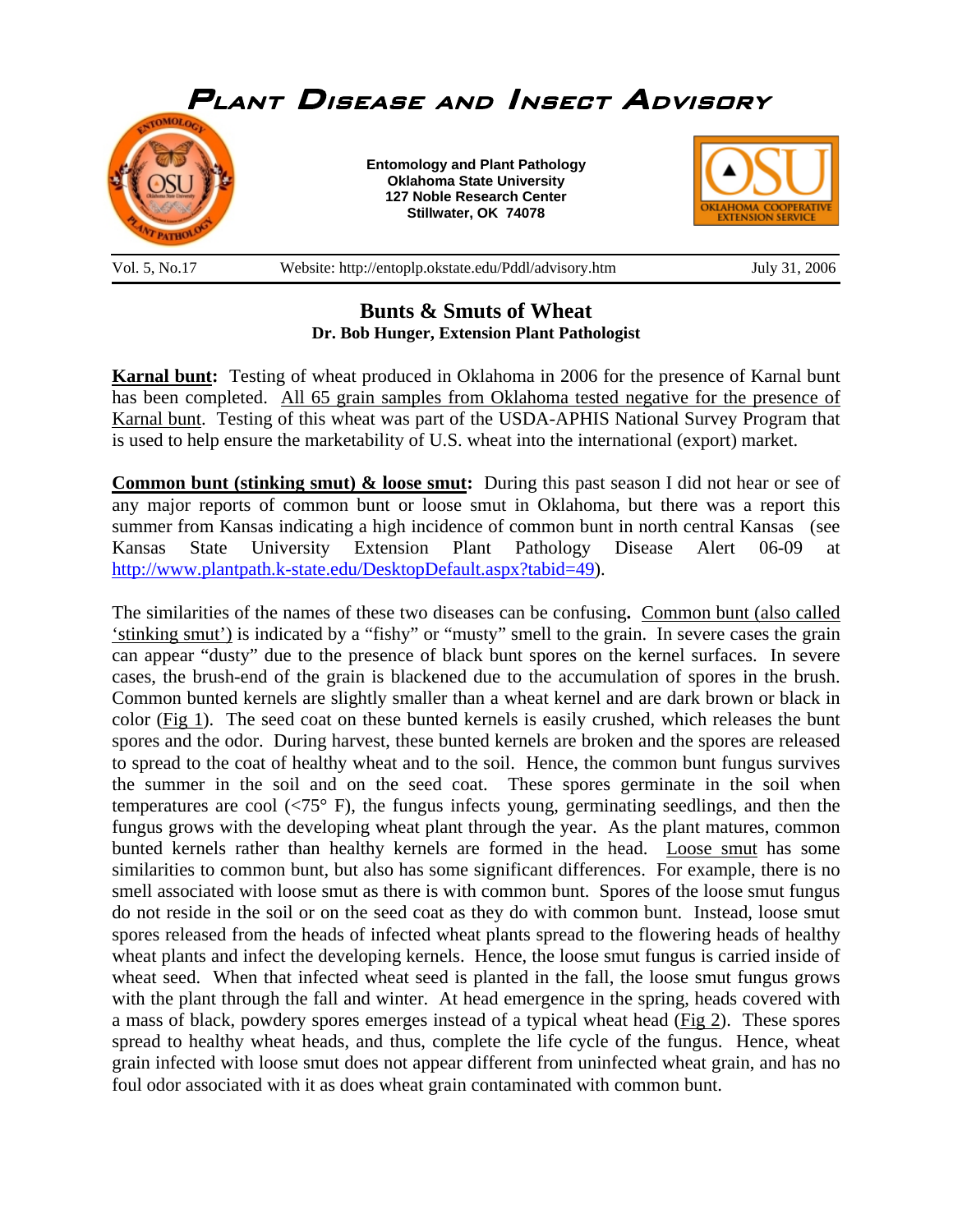

Fig 1. (L) Healthy and common bunted kernels of wheat (bunted kernels emit a "fishy" or "musty" odor) and (R) spores of the common bunt fungus trapped on the "brush" end of wheat kernels (these spores will germinate and infect the wheat seedling from this seed in the fall).



Fig 2. Loose smut of wheat (no "fishy" odor or intact bunted kernels are associated with loose smut of wheat).